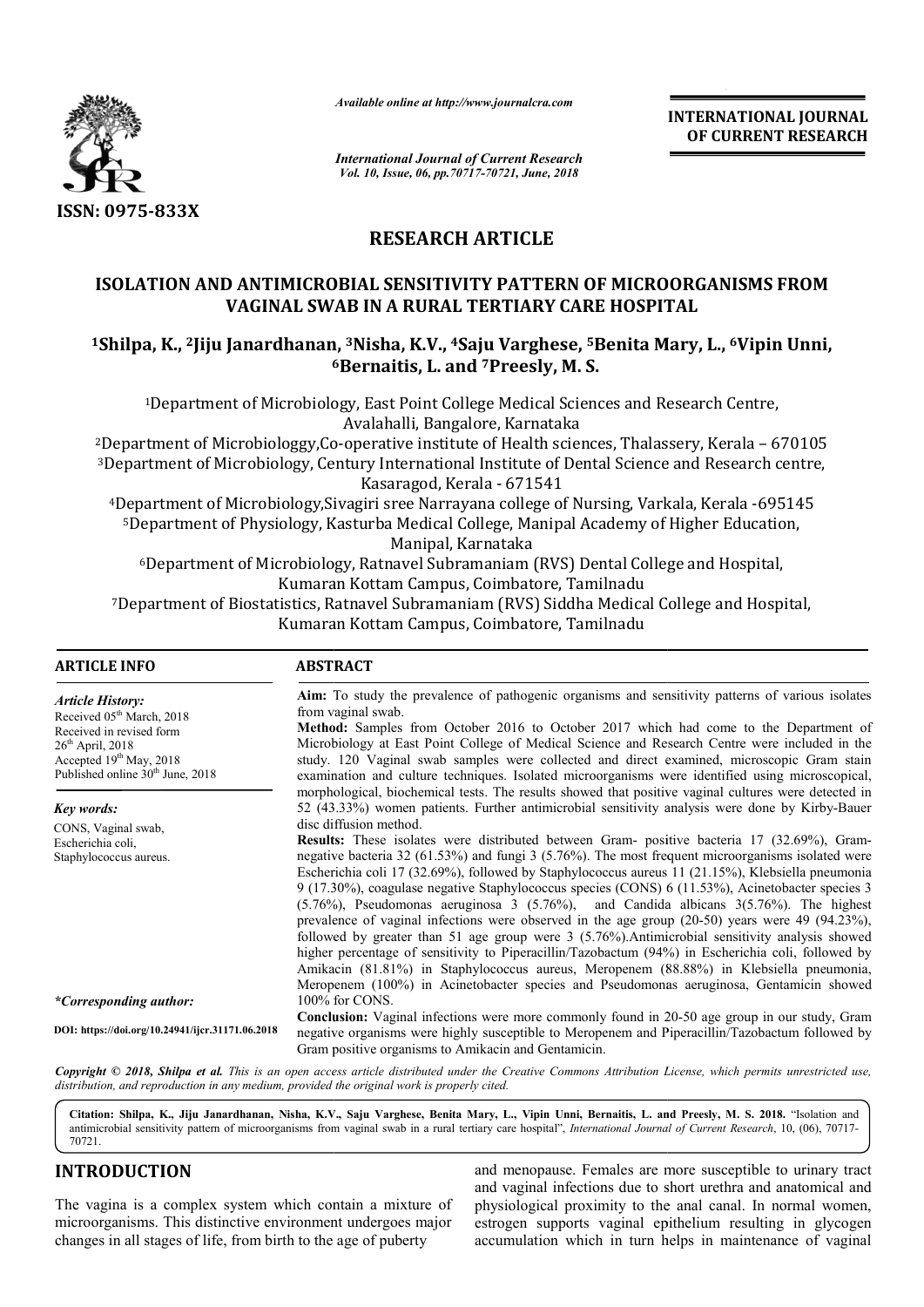pH. Naturally vaginal flora contains a wide range of microorganisms. The vagina of a healthy premenopausal woman is occupied by Lactobacillus species (Shamas Pervaiz, 2017). Lactobacilli maintain the normal vaginal pH (3.8- 4.2) by producing lactic acid, stabilizing the vaginal ecosystem and hydrogen peroxide, suppressing the growth of gram- negative and Gram- positive facultative and obligate anaerobes. The predominant bacterial pathogen associated with vaginal infection were aerobic isolates Escherichia coli, coagulase negative Staphylococcus (CONS), Staphylococcus aureus, Klebsiella pneumonia. Organisms may also be introduced into the genital tract by instrumentation, presence of a foreign body, or irritation can cause infection. Infections transmitted in this way are often caused by the same organisms that cause skin and wound infections. The frequent cause of vaginal discharge is an infection or colonization of different microorganisms (Shilan, 2015). Infections of the genitourinary tracts or reproductive tract infections are a major problem of women's sexual health. They are commonly seen in women of reproductive age and usually present with vaginal discharge<sup>3</sup>. Bacterial vaginosis is the invasion of the vagina with anaerobic bacteria organisms. It occurs when there is alteration of the vaginal ecology with gross depletion of the normal bacteria flora lactobacilli with overgrowth of anaerobic polymicrobial organisms (Okiki Pius, 2015). It is the commonest form of vaginal infections in women of reproductive age (Deborah Money, 2005). It constitutes almost 40% of cases in women attending sexually transmitted disease clinic (YasmeenHouso, 2011). In pregnant women, it constitutes almost 30% of all cases (Sadiya Shaikh, 2018). The common organisms implicated in bacterial vaginosis include Gardnerella vaginalis, Mycoplasma hominis, and anaerobic bacteria such as Peptostretococci, Prevotella spp, and Mobiluncus spp (Sujata Singh, 2016). Vaginal discharge is a common presentation in general practice, potentially indicating the presence of STIs. What little is known about GPs' investigation and management of vaginal discharge suggests that GPs commonly rely on the high vaginal swab (HVS)—an investigation rarely used by specialists. Despite this there is little information on what GPs expect from HVS, or whether they are satisfied with the reports they receive (Julius Schachter, 2003). Processing HVS samples accounts for a considerable proportion of the workload of most microbiology laboratories. Although Public Health Laboratory Service (PHLS) laboratories have a standard operating procedure (SOP) for HVS samples there are no universally accepted guidelines on how to process HVS samples, and this appears to be reflected by variability in processing and reporting between laboratories. In addition, it is not clear whether GPs are receiving the information they want from HVS reports (Go, 2006). Because many investigators in the field felt that vaginal swab specimens would be useful in screening for chlamydial infections, a multicenter study was designed to evaluate vaginal swabs as specimens (Hacer, 2012). The aim of the study was to isolate pathogenic organisms and sensitivity patterns of various bacterias from vaginal swab.

#### **MATERIALS AND METHODS**

**Samples collection:** High vaginal swabswere collected from two hundred and fifty (120) women patients with vaginal symptoms who attended the gynecology clinics and obstetrics outpatient and inpatient department of East Point College Medical Sciences and Research Centre, Avalahalli, Bengaluru, a rural tertiary care hospital, during the period from October

2016 to October 2017 . The age of these patients ranged between (20- 55) years. High vaginal swabs were taken from women patients suffering with abnormal vaginal discharge, itching, burning and lower abdominal pain. The samples were taken from each women patient (by doctors) using sterile swabs stick and speculum. Vaginal swab for each patient were transported to the laboratory by inoculating the swab into a sterile tube containing 3 ml of normal saline. The samples were examined by staining with Gram stain. for culture and sensitivity in the Microbiology laboratory, all the swabs were inoculated on blood, Chocolate and MacConkey's agar plates. Plates were incubated aerobically for 18-24 hours.

**Isolation of microorganisms:** For isolation of microorganisms, the specimen of vaginal swab was directly inoculated on culture media: Blood agar, MacConkey agar, and Sabouraud dextrose agar plates were incubated aerobically at 37˚C for 24-48 hours, and Chocolate agar plates were incubated microaerophilically at 37˚C for 24-48 hours.

**Identification of microorganisms:** Pure colonies of isolated microorganisms were identified using morphological, biochemical test, Candida speciation was done by Germ tube test.

**Antibiotic sensitivity testing**: It was done for Gram positive and Gram negative isolates using Kirby-Bauer's disc diffusion method. Antimicrobials tested for sensitivity were amikacin, cefepime, colistin, amoxicillin clavulanic acid, meropenem, imipenem, Piperacillin tazobactum, cotrimoxazole, ciprofloxacin, and gentamicin. After overnight incubation plates were examined to read the susceptibility zone. Data obtained were presented as distribution of microorganisms with respect to age, number and percentage of patients from which the microorganisms were isolated.

#### **RESULTS**

Total percentage of organisms isolated from vaginal swabs (Table 1), (Figure 1). A total of 120 samples had received for culture and sensitivity out of which 52 (43.33%) showed positive for culture.Out of which, Escherichia coli 17 (32.69%), followed by Staphylococcus aureus 11 (21.15%), Klebsiella pneumonia 9 (17.30%),coagulase negative Staphylococcus species (CONS) 6 (11.53%), Acinetobacter species 3 (5.76%), Pseudomonas aeruginosa 3 (5.76%), and Candida albicans 3(5.76%).

|  | Table 1. Percentage of isolates obtained |  |  |
|--|------------------------------------------|--|--|
|--|------------------------------------------|--|--|

| Organisms              | Percentage of isolates |
|------------------------|------------------------|
| Klebsiella pneumoniae  | 17.3                   |
| Escherichia coli       | 32.69                  |
| Pseudomonas aeruginosa | 5.76                   |
| Acinetobacter species  | 5.76                   |
| Candida albicans       | 5.76                   |
| <b>CONS</b>            | 11.53                  |
| Staphylococcus aureus  | 21.15                  |

Agewise distribution of isolates (Table 2), (Figure 2). The highest prevalence of vaginal infections were observed in the age group (20-50) years were 49 (94.23%), followed by greater than 51 age group were 3 (5.76%). Escherichia coli (16) was found to be more prevalent in 20-50 age group, followed by Staphylococcus aureus (11), Klebsiella pneumonia (8), CONS(6), Acinetobacter species, Candida albicans, Pseudomonas aeruginosa were found to be least prevalent.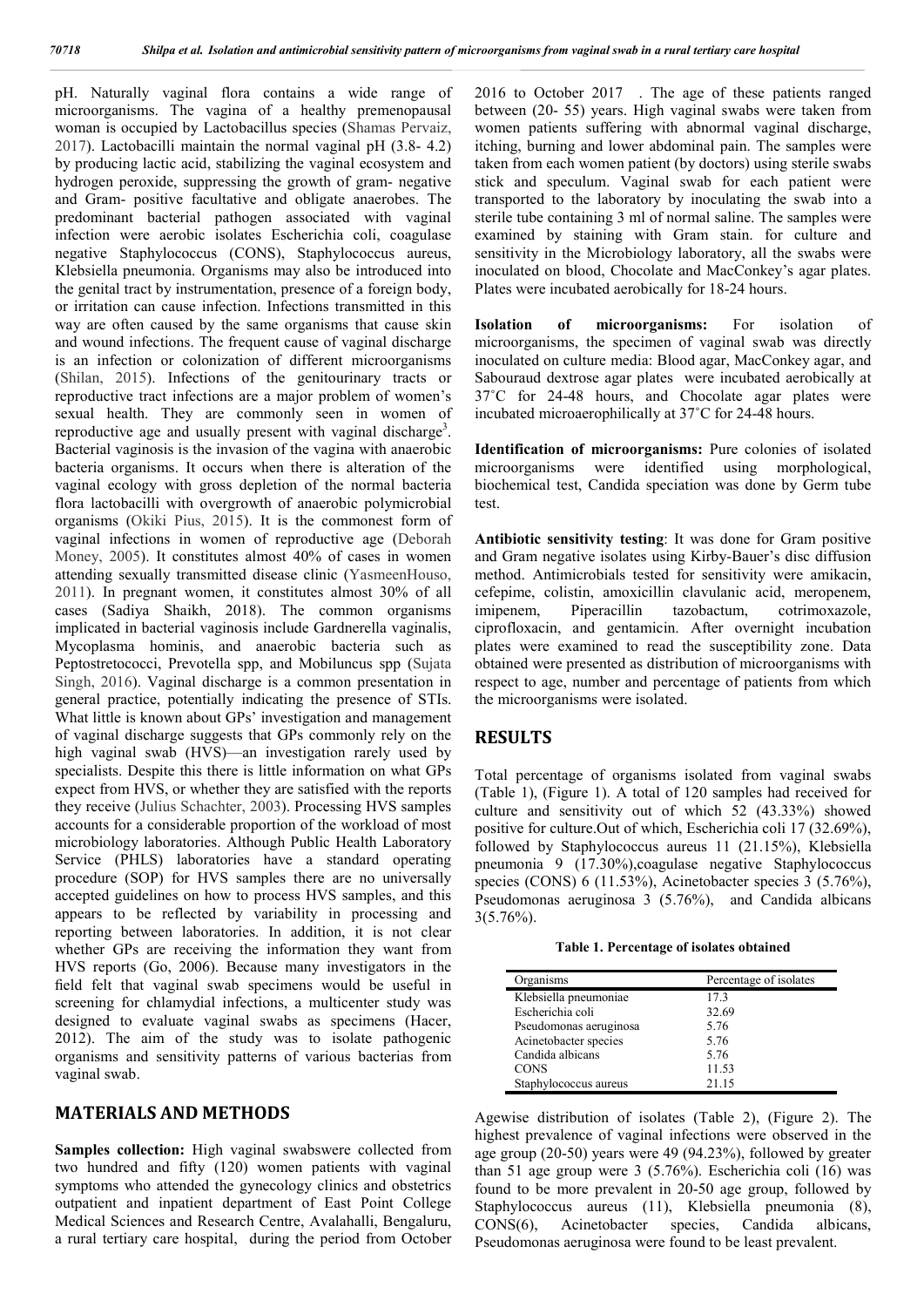

**Figure 1. Percentage of isolates obtained**

| Organisms              | Age group |      |
|------------------------|-----------|------|
|                        | 20-50     | > 51 |
| Klebsiella pneumoniae  |           |      |
| Escherichia coli       | 16        |      |
| Pseudomonas aeruginosa |           |      |
| Acinetobacter species  |           |      |
| Candida albicans       |           |      |
| <b>CONS</b>            |           |      |
| Staphylococcus aureus  |           |      |



**Figure 2. Age wise distribution of isolates**

| Table 3. Percentage sensitivity of isolates |  |  |  |
|---------------------------------------------|--|--|--|
|---------------------------------------------|--|--|--|

| Antibiotics                |             |                          |            |               |             |             |
|----------------------------|-------------|--------------------------|------------|---------------|-------------|-------------|
|                            | Escherichia | Staphylococcus           | Klebsiella | Acinetobacter | Pseudomonas | <b>CONS</b> |
|                            | coli        | aureus                   | pneumoniae | species       | aeruginosa  |             |
| Amikacin                   | 58.8        | 81.81                    | 33.33      | 100           |             | 50          |
| Cefepime                   | 64.7        | 45.45                    | 11.11      |               |             |             |
| Colistin                   | 58.8        | $\overline{\phantom{a}}$ | 11.11      | 100           | 100         | 83.33       |
| Meropenem                  | 70.5        | ۰                        | 88.88      |               | 100         |             |
| Amoxycillin/Clavulanicacid | 70.5        | 81.81                    |            | 100           |             | 50          |
| Imipenem                   | 70.5        | ۰                        | 88.88      | 100           | 100         |             |
| Piperacillin/Tazobactum    | 94.1        | $\overline{\phantom{0}}$ | 44.44      | 100           | 100         |             |
| Cotrimoxazole              | 52.9        | ۰                        | 44.44      |               | 100         |             |
| Ciprofloxacin              | 11.7        | 81.81                    | 11.11      |               | -           |             |
| Gentamicin                 | 52.9        | 72.72                    | 44.44      |               |             | 100         |

Among greater than 51 age group Klebsiella pneumonia, Escherichia coli and Pseudomonas aeruginosa were found to be prevalent. Percentage of isolates (Table 3), (Figure 3). Antimicrobial sensitivity analysis showed higher percentage of sensitivity to Piperacillin/ Tazobactum (94%) in Escherichia coli, followed by Amikacin (81.81%) in Staphylococcus aureus, Meropenem (88.88%) in Klebsiella pneumonia,

Meropenem (100%) in Acinetobacter species and Pseudomonas aeruginosa, Gentamicin showed 100 percentage of sensitivity for CONS. Escherichia coli showed 58.8 percentage of sensitivity to Amikacin, 64.7 percentage of sensitivity to Cefepime, 58.8 percentage of sensitivity to Colistin, 70.5 percentage of sensitivity to Amikacin Meropenem, Amoxycillin/ Clavulanicacid, Imipenem respectively, 94.1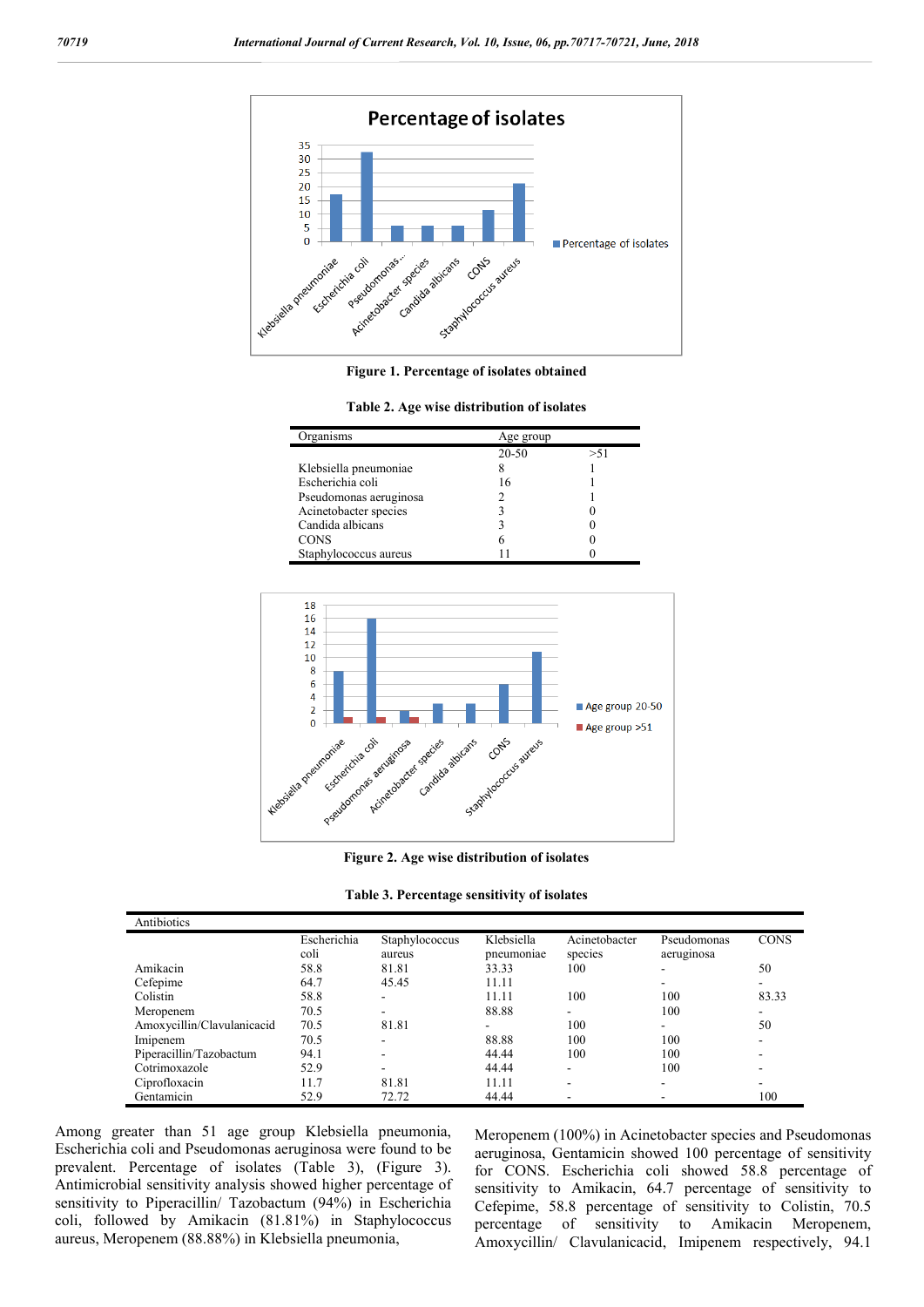percentage of sensitivity to Piperacillin/ Tazobactum, 52.9 percentage of sensitivity to Cotrimoxazole, 11.7 percentage of sensitivity to Ciprofloxacin, 52.9 percentage of sensitivity to Gentamicin. Staphylococcus aureus showed 81.81 percentage of sensitivity to Amikacin, 45.45 percentage of sensitivity to Cefepime, 81.81 percentage of sensitivity to Amoxycillin/Clavulanicacid, 81.81percentage of sensitivity to Ciprofloxacin, 72.72 percentage of sensitivity to Gentamicin. Klebsiella pneumoniae showed 33.33 percentage of sensitivity to Amikacin, 11.11 percentage of sensitivity to Cefepime, 11.11 percentage of sensitivity to Colistin, 88.88 percentage of sensitivity to Meropenem and Imipenem,44.44 percentage of sensitivity to Piperacillin/Tazobactum. Acinetobacter species showed 100 percentage of sensitivity to Amikacin, Colistin, Amoxycillin/Clavulanicacid, Imipenem, Piperacillin/ Tazobactum. Pseudomonas aeruginosa also showed 100 percentage of sensitivity to Colistin, Meropenem, Imipenem, Piperacillin/ Tazobactum. CONS showed 50 percentage of sensitivity to Amikacin, 83.33 percentage of sensitivity to Colistin, 50 percentage of sensitivity to Amoxycillin/ Clavulanicacid.



**Figure 3. Percentage sensitivity of isolates**

### **DISCUSSION**

Vaginal infections are a great threat for women's health related to common gynecological problem.Our study demonstrates the prevalence of vaginal pathogens in symptomatic women (Spinillo, 1997). Vaginal infections are increasing due to vagina colonization by pathogenic bacteria other than the protective bacteria. The maximum frequency (36%) of infection was noted at the age of 20 to 30 years with a reduction in the frequency as the age advanced (Adeyba, 2003). In present study, the overall prevalence of vaginal infections (43.3 %) was coherent with reports in Vietnam (49.5 %) (http://womanhealthgate.com/focus-candidatrichomonas

bacteria-atrophic-vaginitis/) and Thandalam (44 %) (Chalechale, 2010). However, it was higher compared to reports in India (14.7 %) (Lamichhane, 2014), Iran (27.6 %) (Hng, 2009). This variation might be methodology difference in isolation and identification of etiologies of vaginal infections. Moreover, environmental factors and difference on the actual study participants might also explain the above discrepancy. In this study, vaginal candidiasis infection rate is very less. Buta study conducted in Vietnam (Eshete, 2013), Bangladesh (Saleh, 2014) and (Trabert, 2008), where candidiasis was the most prevalent vaginal infection. However, it differs from a study done in India (Filho, 2010) where trichomoniasis was the most prevalent.

In this study of microorganisms associated with vaginal infections, both bacterial and fungal isolates have been implicated. Staphylococcus aureus belongs to those pathogenic bacteria not commonly present in the vagina but however, have been implicated in vaginitis. Infection of the vagina by intestinal flora is quite common due to the close proximity of the anus to the vagina. Furthermore, it was also reported that whenever Lactobacillus species is displaced by an overgrowth of pathogens like Escherichia coli, S. aureus. The culture method was used in this study because it is the "gold standard" against which the performance of other diagnostic methods is compared. Although, bacterial vaginal infections are one of the major causes of frequent antibiotic use in women of reproductive age, the level of antibiotic resistance in vaginal isolate was not studied before in the place. Thus, this study presents the antibiogram of the most predominant vaginal isolates.

#### **Conclusion**

Vaginal infections were more commonly found in 20-50 age group in our study, Gram negative organisms were highly susceptible to Meropenem and Piperacillin/Tazobactum followed by Gram positive organisms to Amikacin and Gentamicin.

#### **REFERENCES**

- Sujata Singh, Sasmita Swain, Lucy Das, Pravat Chandra Das, Shradhanjali Sahoo. 2016. Isolation and characterization of organisms in high vaginal swab culture in preterm pregnancy (28-37 week). *Int J Reprod Contracept Obstet Gynecol.* Nov; 5(11):3853-3858.
- Adeyba OA, Adeoye MO, Adesiji YO. 2003. Bacteriological and parasitological vaginitis in pregnant women in iseyin, oyo state, Nigeria. *Clin Exp Microbiol.,* 4:11–6.
- Chalechale A, Karimi I. 2010. The prevalence of Trichomonas vaginalis infection among patients that presented to hospitals in the Kermanshah district of Iran in 2006 and 2007. *Turk J Med Sci.* 40(6):971–5.
- Deborah Money, MD FRCSC. The laboratory diagnosis of bacterial vaginosis. *Can J Infect Dis Med Microbiol* Vol 16 No 2 March/April 2005.
- Eshete A, Mekonnen Z, Zeynudin A: Trichomonas vaginalis Infection among Pregnant Women in Jimma University Specialized Hospital, Southwest Ethiopia. ISRN Infectious Diseases 2013, 1–5
- Filho DSC, Diniz CG, DASilva VL. 2010. Bacterial vaginosis: clinical, epidemiologic and microbiological features. HU Revista Juiz. 36:223–30.
- Go VF, Quan VM, Celentano DD, Moulton LH, Zenilman JM. Prevalence and risk factors for reproductive tract infections among women in rural vietnam. *Southeast Asian J Trop Med Public Health.,* 37:185–9.
- Hacer H, Reyhan B, Sibel Y. To determine of the prevalence of Bacterial Vaginosis, Candida sp, mixed infections (Bacterial Vaginosis+Candida sp), Trichomonas Vaginalis, Actinomyces sp in Turkish women from Ankara, Turkey. *Ginekol Pol.* 2012;83:744–8.
- Hng NM, Kurtzhals J, Thy TT, Rasch V. Reproductive tract infections in women seeking abortion in Vietnam. *BMC Womens Health.* 9:1.
- Julius Schachter,William M. McCormack, Max A. Chernesky, David H. Martin, Barbara Van Der Pol, Peter A. Rice,et al. 2003. Vaginal Swabs Are Appropriate Specimens for